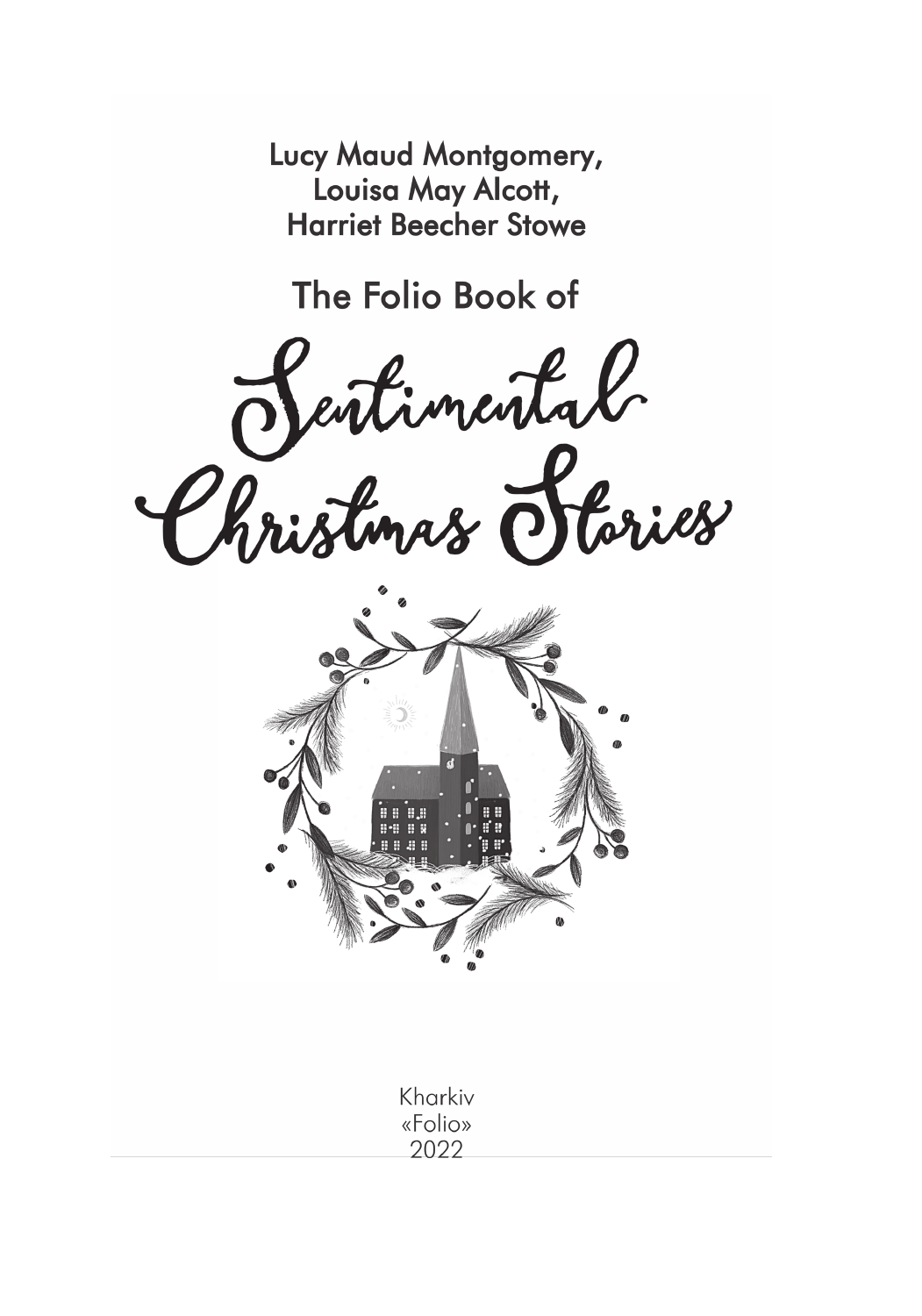



If  $\prod_{m=1}^{\infty}$  m so tired of Christmas I wish there never would be another one!" exclaimed a discontented-looking little girl, as she sat idly watching her mother arrange a pile of gifts two days before they were to be given.

"Why, Effie, what a dreadful thing to say! You are as bad as old Scrooge; and I'm afraid something will happen to you, as it did to him, if you don't care for dear Christmas," answered mamma, almost dropping the silver horn she was filling with delicious candies.

"Who was Scrooge? What happened to him?" asked Effie, with a glimmer of interest in her listless face, as she picked out the sourest lemon drop she could find; for nothing sweet suited her just then.

"He was one of Dickens's best people, and you can read the charming story some day. He hated Christmas until a strange dream showed him how dear and beautiful it was, and made a better man of him."

"I shall read it; for I like dreams, and have a great many curious ones myself. But they don't keep me from being tired of Christmas,"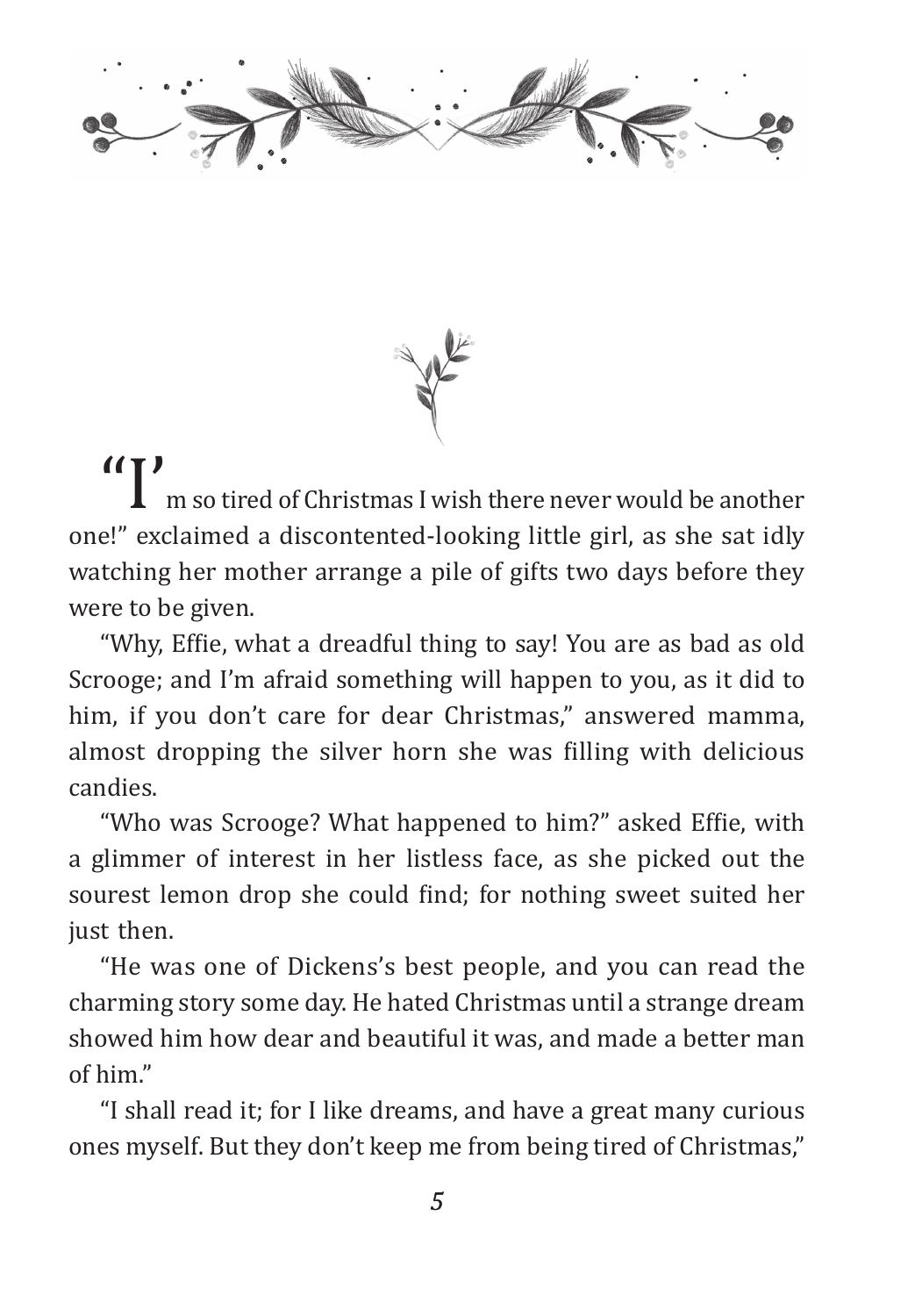said Effie, poking discontentedly among the sweeties for something worth eating.

"Why are you tired of what should be the happiest time of all the year?" asked mamma, anxiously.

"Perhaps I shouldn't be if I had something new. But it is always the same, and there isn't any more surprise about it. I always find heaps of goodies in my stocking. Don't like some of them, and soon get tired of those I do like. We always have a great dinner, and I eat too much, and feel ill next day. Then there is a Christmas tree somewhere, with a doll on top, or a stupid old Santa Claus, and children dancing and screaming over bonbons and toys that break, and shiny things that are of no use. Really, mamma, I've had so many Christmases all alike that I don't think I can bear another one." And Effie laid herself flat on the sofa, as if the mere idea was too much for her.

Her mother laughed at her despair, but was sorry to see her little girl so discontented, when she had everything to make her happy, and had known but ten Christmas days.

"Suppose we don't give you any presents at all,—how would that suit you?" asked mamma, anxious to please her spoiled child.

"I should like one large and splendid one, and one dear little one, to remember some very nice person by," said Effie, who was a fanciful little body, full of odd whims and notions, which her friends loved to gratify, regardless of time, trouble, or money; for she was the last of three little girls, and very dear to all the family.

"Well, my darling, I will see what I can do to please you, and not say a word until all is ready. If I could only get a new idea to start with!" And mamma went on tying up her pretty bundles with a thoughtful face, while Effie strolled to the window to watch the rain that kept her indoors and made her dismal.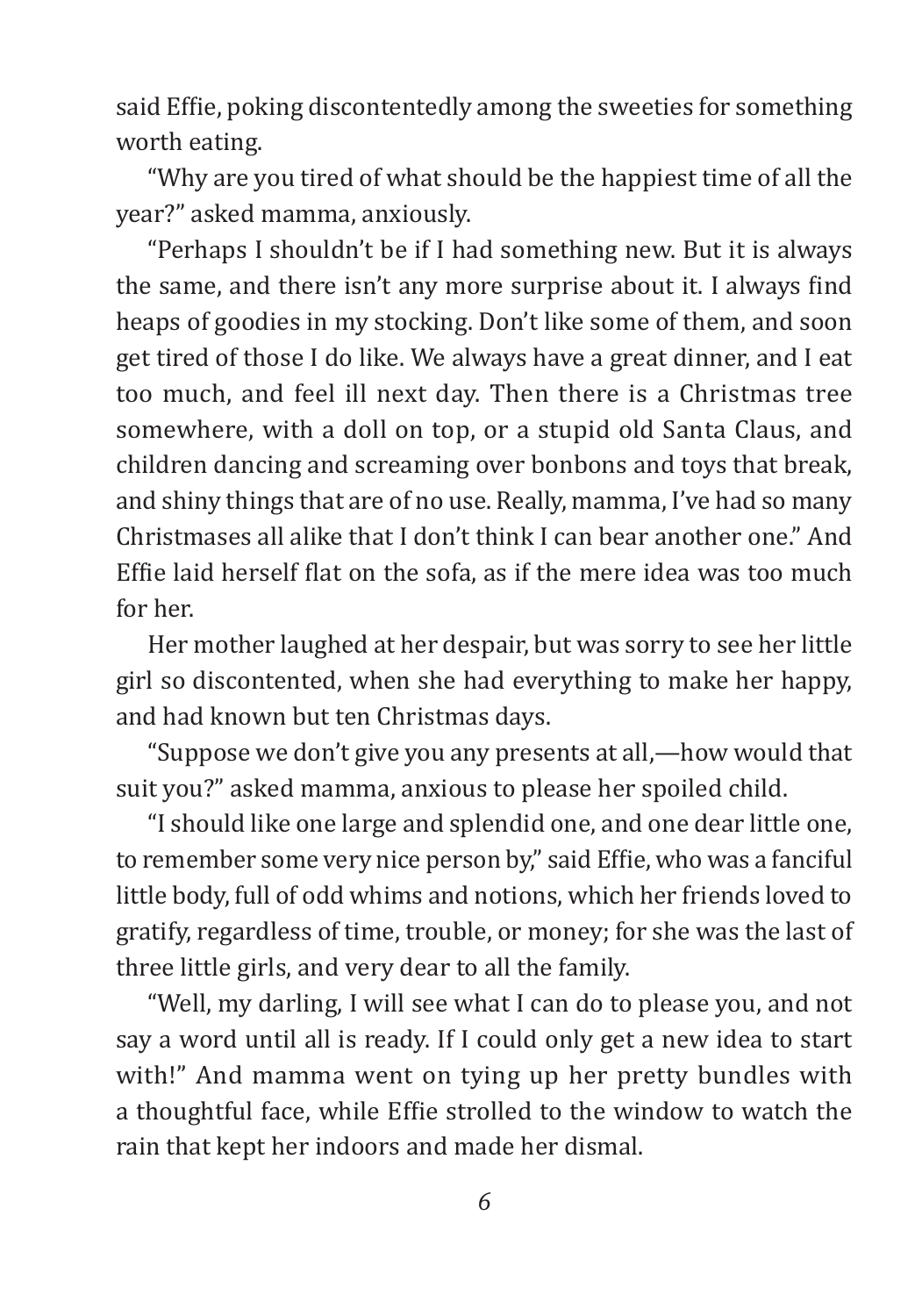"Seems to me poor children have better times than rich ones. I can't go out, and there is a girl about my age splashing along, without any maid to fuss about rubbers and cloaks and umbrellas and colds. I wish I was a beggar-girl."

"Would you like to be hungry, cold, and ragged, to beg all day, and sleep on an ash-heap at night?" asked mamma, wondering what would come next.

"Cinderella did, and had a nice time in the end. This girl out here has a basket of scraps on her arm, and a big old shawl all round her, and doesn't seem to care a bit, though the water runs out of the toes of her boots. She goes paddling along, laughing at the rain, and eating a cold potato as if it tasted nicer than the chicken and ice-cream I had for dinner. Yes, I do think poor children are happier than rich ones."

"So do I, sometimes. At the Orphan Asylum today I saw two dozen merry little souls who have no parents, no home, and no hope of Christmas beyond a stick of candy or a cake. I wish you had been there to see how happy they were, playing with the old toys some richer children had sent them."

"You may give them all mine; I'm so tired of them I never want to see them again," said Effie, turning from the window to the pretty baby-house full of everything a child's heart could desire.

"I will, and let you begin again with something you will not tire of, if I can only find it." And mamma knit her brows trying to discover some grand surprise for this child who didn't care for Christmas.

Nothing more was said then; and wandering off to the library, Effie found "A Christmas Carol," and curling herself up in the sofa corner, read it all before tea. Some of it she did not understand; but she laughed and cried over many parts of the charming story, and felt better without knowing why.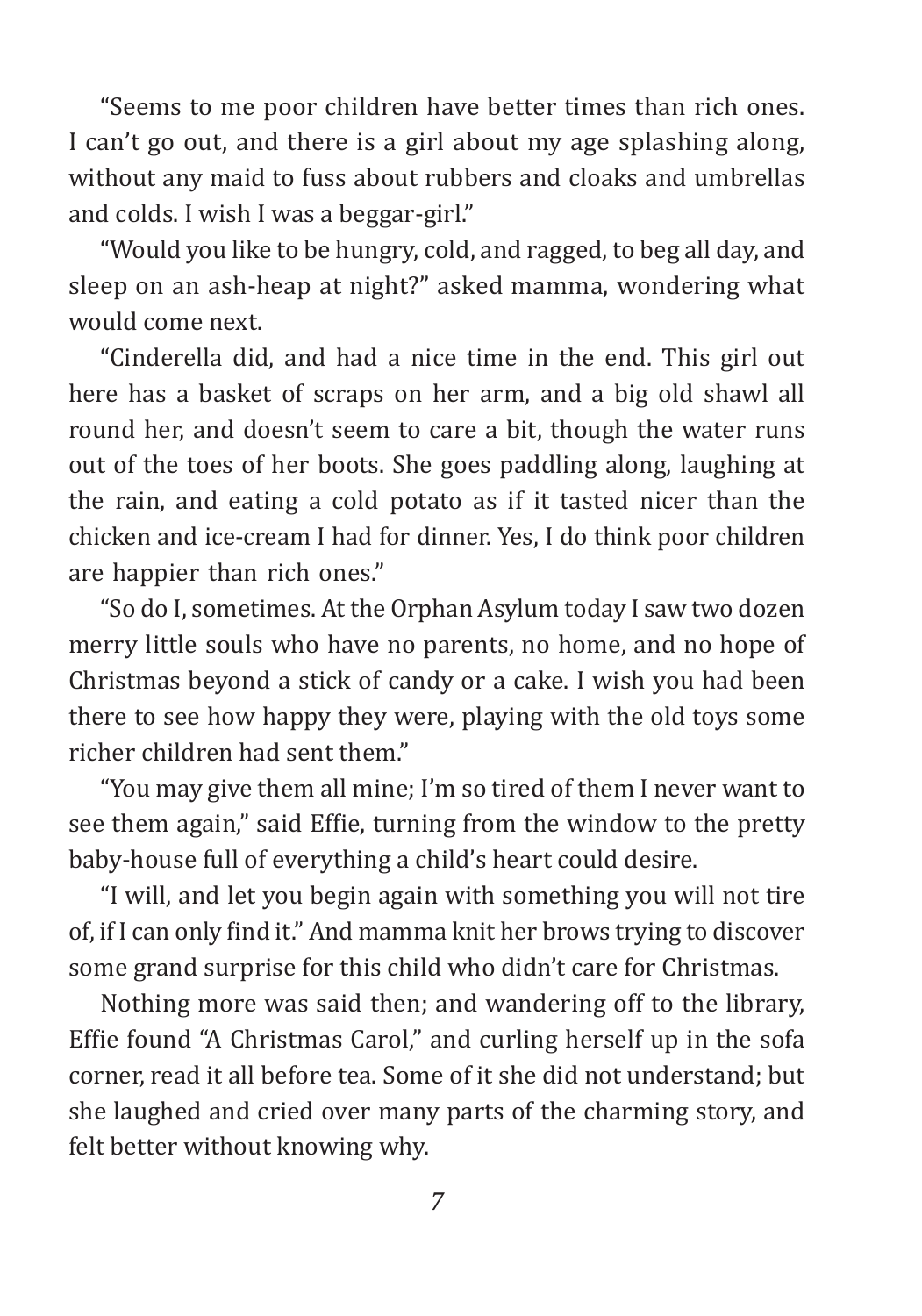All the evening she thought of poor Tiny Tim, Mrs. Cratchit with the pudding, and the stout old gentleman who danced so cheerfully that "his legs twinkled in the air." Presently bedtime arrived.

"Come, now, and toast your feet," said Effie's nurse, "while I do your pretty hair and tell stories." "I'll have a fairy tale tonight, a very interesting one," commanded Effie, as she put on her blue silk wrapper and little fur-lined slippers to sit before the fire and have her long curls brushed.

So Nursey told her best tales; and when at last the child lay down under her lace curtains, her head was full of a curious jumble of Christmas elves, poor children, snowstorms, sugarplums, and surprises. So it is no wonder that she dreamed all night; and this was the dream, which she never quite forgot.

She found herself sitting on a stone, in the middle of a great field, all alone. The snow was falling fast, a bitter wind whistled by, and night was coming on. She felt hungry, cold, and tired, and did not know where to go nor what to do.

"I wanted to be a beggar-girl, and now I am one; but I don't like it, and wish somebody would come and take care of me. I don't know who I am, and I think I must be lost," thought Effie, with the curious interest one takes in one's self in dreams. But the more she thought about it, the more bewildered she felt. Faster fell the snow, colder blew the wind, darker grew the night; and poor Effie made up her mind that she was quite forgotten and left to freeze alone. The tears were chilled on her cheeks, her feet felt like icicles, and her heart died within her, so hungry, frightened, and forlorn was she. Laying her head on her knees, she gave herself up for lost, and sat there with the great flakes fast turning her to a little white mound, when suddenly the sound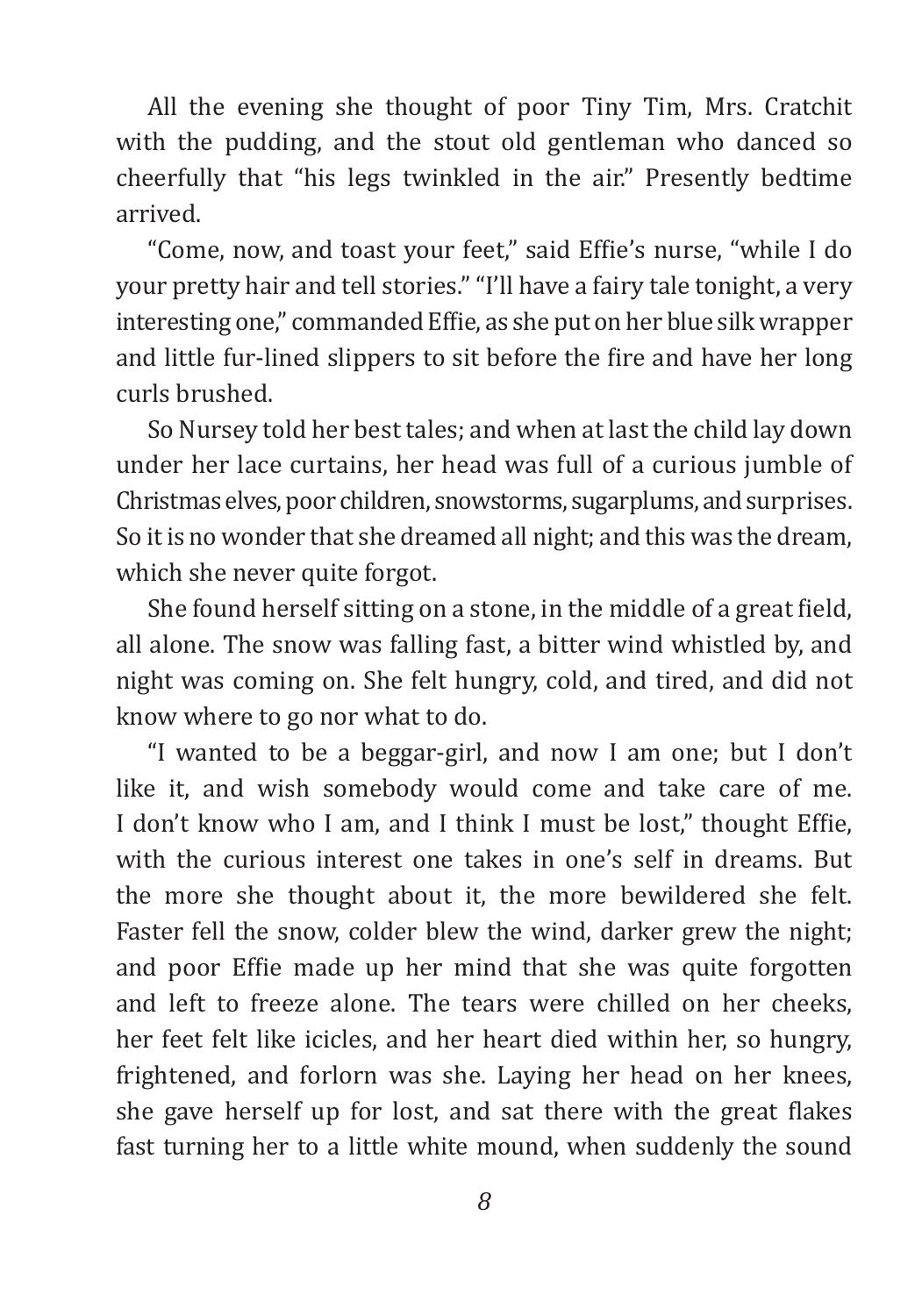of music reached her, and starting up, she looked and listened with all her eyes and ears.

Far away a dim light shone, and a voice was heard singing. She tried to run toward the welcome glimmer, but could not stir, and stood like a small statue of expectation while the light drew nearer, and the sweet words of the song grew clearer.

> From our happy home Through the world we roam One week in all the year, Making winter spring With the joy we bring, For Christmastide is here. Now the eastern star Shines from afar To light the poorest home; Hearts warmer grow, Gifts freely flow, For Christmastide has come. Now cheerful trees rise Before young eyes, Abloom with tempting cheer; Blithe voices sing, And blithe bells ring, For Christmastide is here. Oh, happy chime, Oh, blessed time, That draws us all so near! "Welcome, dear day," All creatures say, For Christmastide is here.

A child's voice sang, a child's hand carried the little candle; and in the circle of soft light it shed, Effie saw a pretty child coming to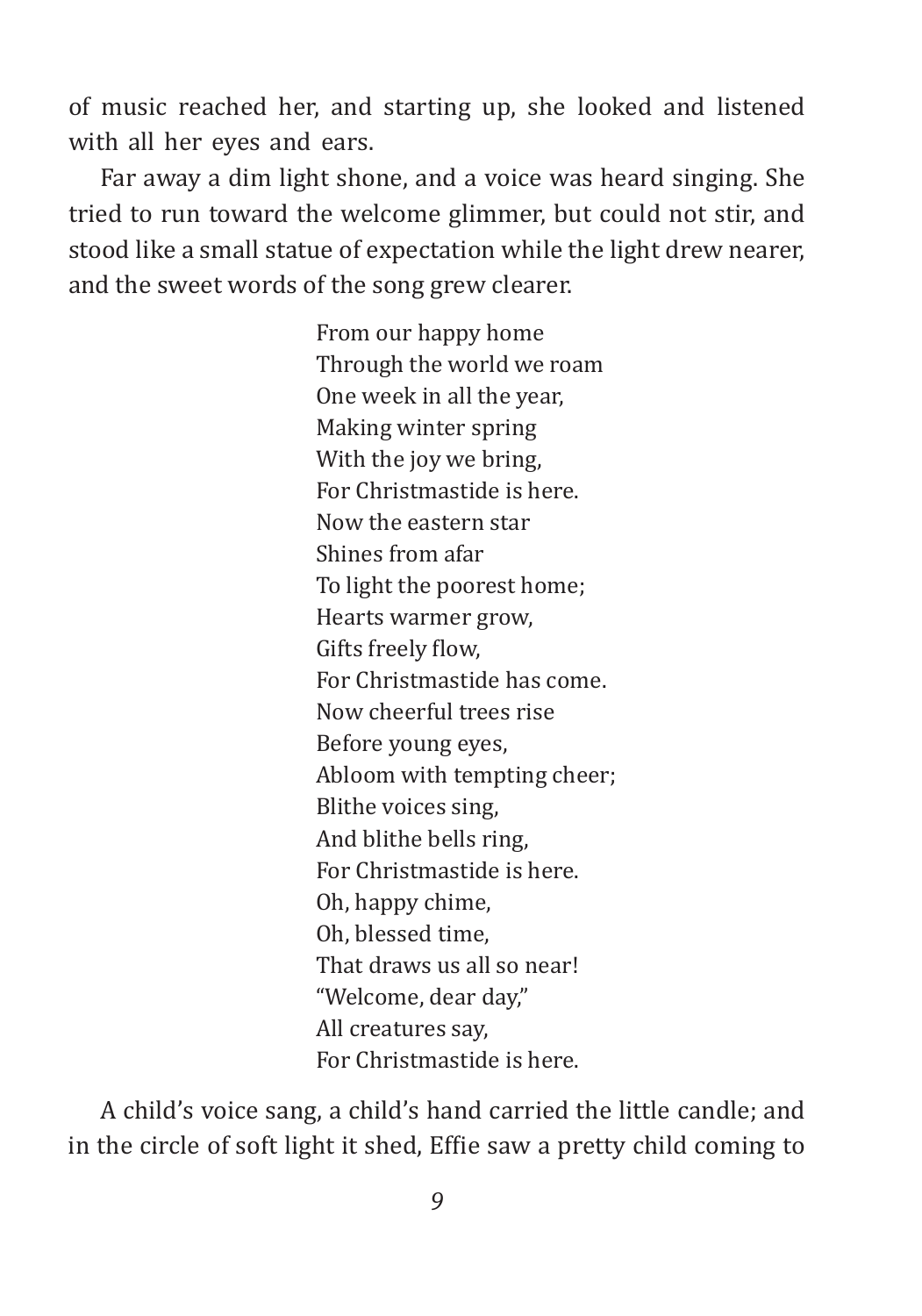

 $\bm J$  ear Merrys:—As a subject appropriate to the season, I want to tell you about a New Year's breakfast which I had when I was a little girl. What do you think it was? A slice of dry bread and an apple. This is how it happened, and it is a true story, every word.

As we came down to breakfast that morning, with very shiny faces and spandy clean aprons, we found father alone in the dining room.

"Happy New Year, papa! Where is mother?" we cried.

"A little boy came begging and said they were starving at home, so your mother went to see and—ah, here she is."

As papa spoke, in came mamma, looking very cold, rather sad, and very much excited.

"Children, don't begin till you hear what I have to say," she cried; and we sat staring at her, with the breakfast untouched before us.

"Not far away from here, lies a poor woman with a little newborn baby. Six children are huddled into one bed to keep from freezing, for they have no fire. There is nothing to eat over there; and the oldest boy came here to tell me they were starving this bitter cold day. My little girls, will you give them your breakfast, as a New Year's gift?"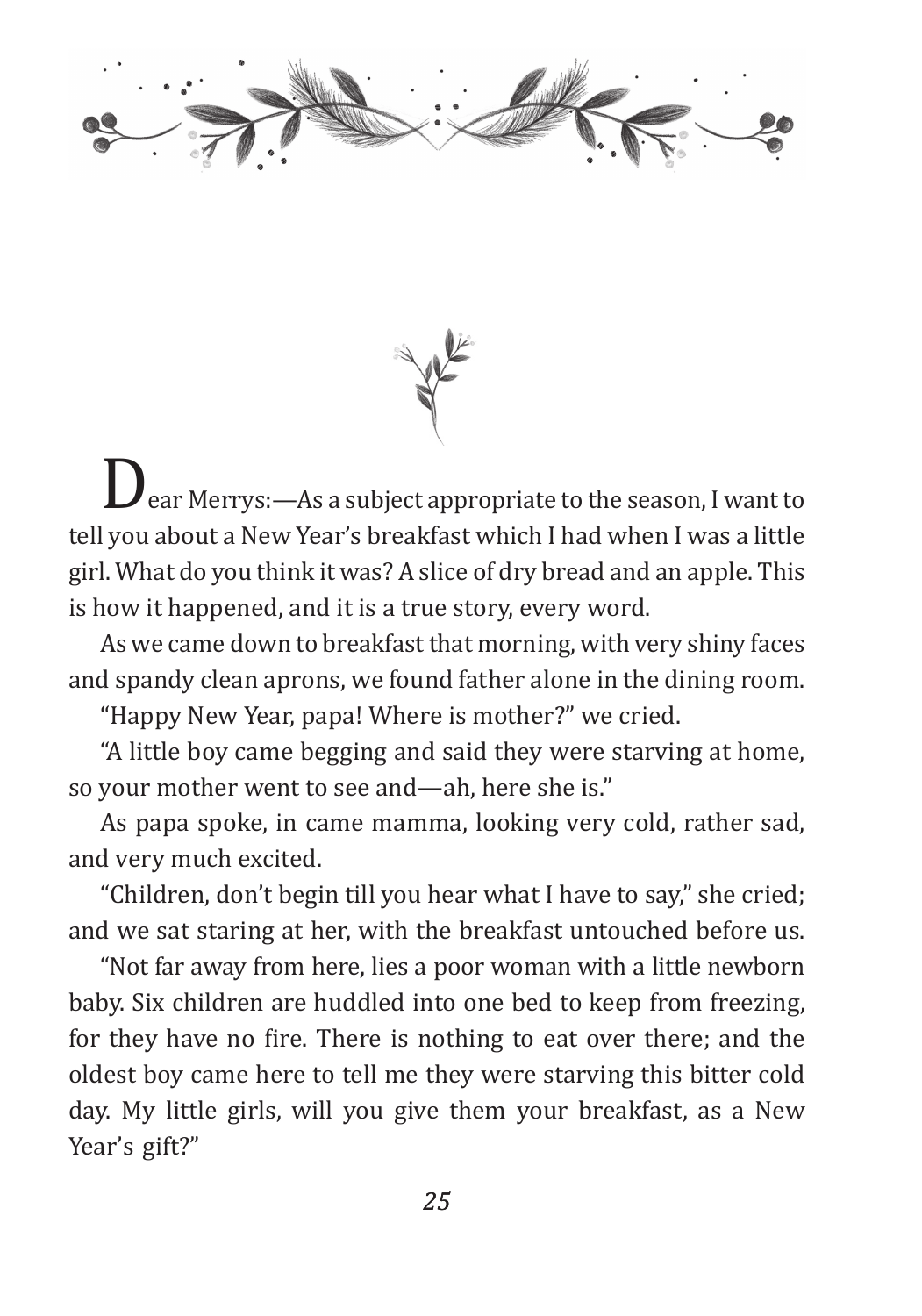We sat silent a minute, and looked at the nice, hot porridge, creamy milk, and good bread and butter; for we were brought up like English children, and never drank tea or coffee, or ate anything but porridge for our breakfast.

"I wish we'd eaten it up," thought I, for I was rather a selfish child, and very hungry.

"I'm so glad you come before we began," said Nan, cheerfully.

"May I go and help carry it to the poor, little children?" asked Beth, who had the tenderest heart that ever beat under a pinafore.

"I can carry the lassy pot," said little May, proudly giving the thing she loved best.

"And I shall take all the porridge," I burst in, heartily ashamed of my first feeling.

"You shall put on your things and help me, and when we come back, we'll get something to eat," said mother, beginning to pile the bread and butter into a big basket.

We were soon ready, and the procession set out. First, papa, with a basket of wood on one arm and coal on the other; mamma next, with a bundle of warm things and the teapot; Nan and I carried a pail of hot porridge between us, and each a pitcher of milk; Beth brought some cold meat, May the "lassy pot," and her old hood and boots; and Betsey, the girl, brought up the rear with a bag of potatoes and some meal.

Fortunately it was early, and we went along back streets, so few people saw us, and no one laughed at the funny party.

What a poor, bare, miserable place it was, to be sure,—broken windows, no fire, ragged clothes, wailing baby, sick mother, and a pile of pale, hungry children cuddled under one quilt, trying to keep warm. How the big eyes stared and the blue lips smiled as we came in!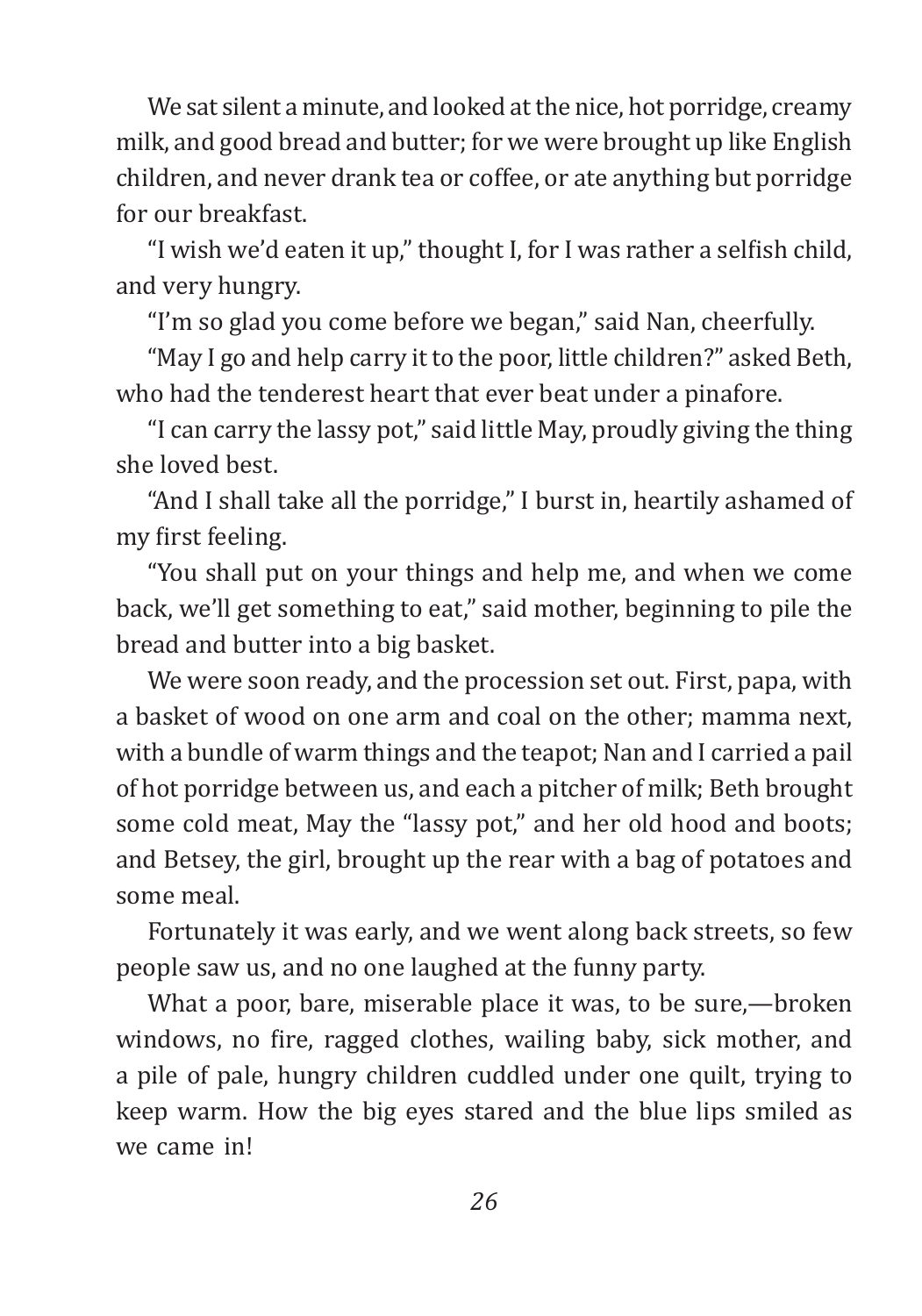

## **CONTENTS**



| A Christmas Dream, and How It Came to Be True |
|-----------------------------------------------|
|                                               |
| <b>Cousin Tribulation's Story</b>             |
| <b>What the Bell Saw and Said</b>             |
| <b>A Country Christmas</b>                    |
| <b>Christmas; or, The Good Fairy</b>          |
| <b>Christmas In Poganuc</b>                   |
| The First Christmas of New England            |
| Chapter I. That Distant November Day  115     |
|                                               |